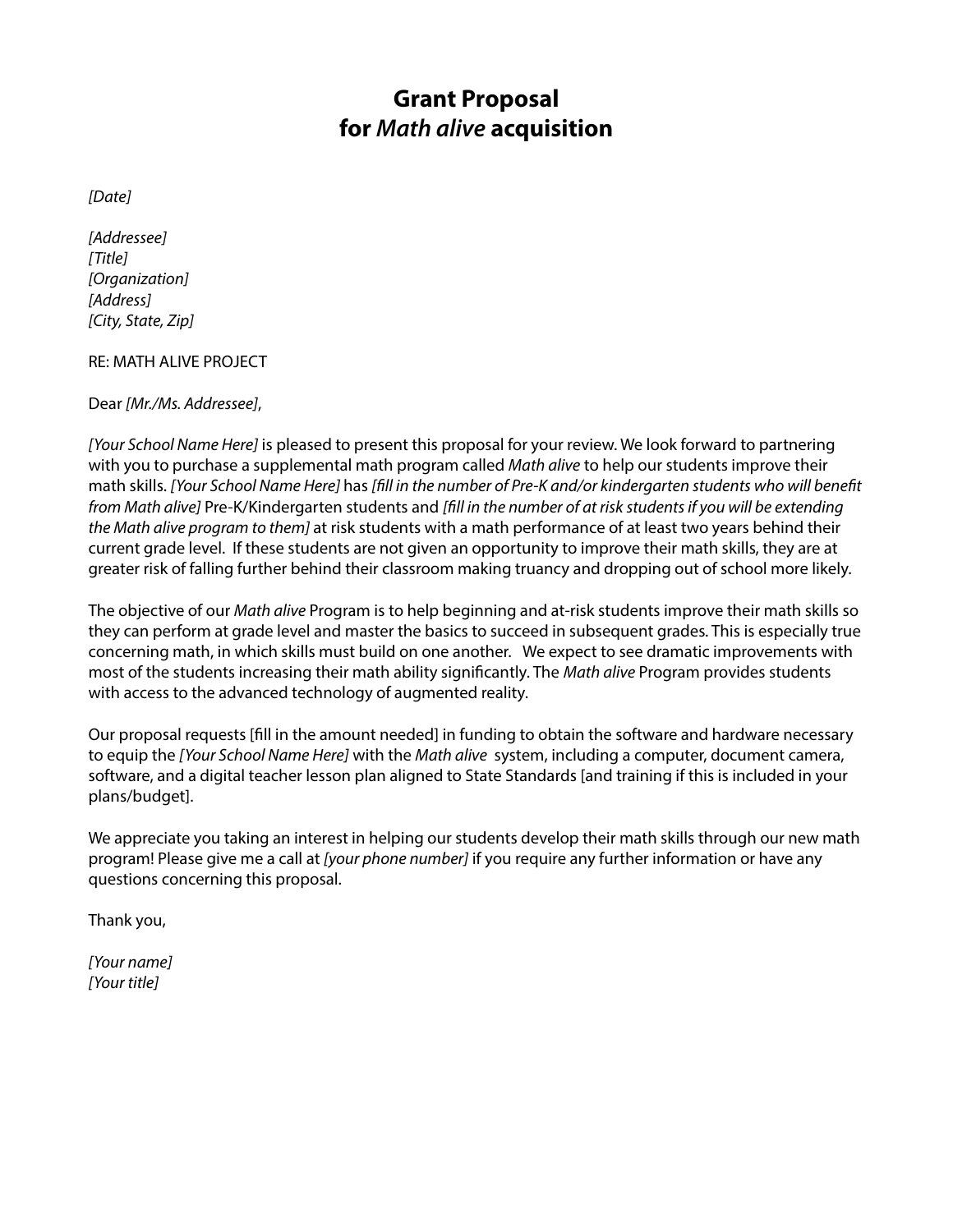# *Math alive* **Supplemental Math Program: Improving Math Performance for Beginning and At Risk Students**

**Submitted to:** *[Name of Granting Organization]*

**Date: [Date of Grant Request]**

*[Your Name] [Your title] [Your School Name Here]*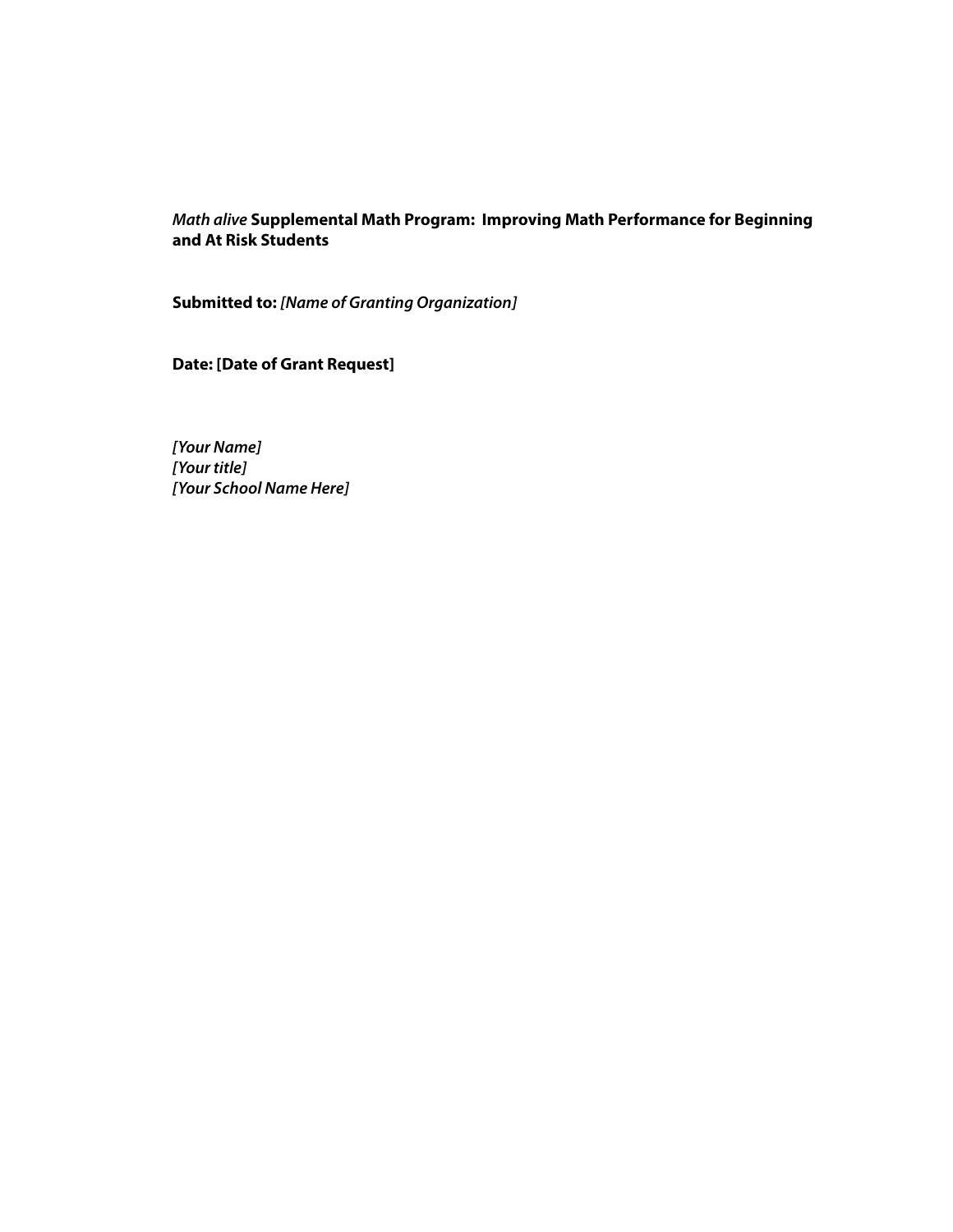## *Math alive* **Reading Program: Improving Math Performance for Beginning and At Risk Students**

## **Project Overview**

The *[Your School Name Here]* in [*your city and state*] is seeking a grant to purchase the *Math alive* Supplemental Math Program with the objective of helping our beginning and at risk students increase their math skills and to perform at grade level using the same classroom textbooks and materials as their peers. The objective is that by the end of the year the students will have greater gains in emergent math skill development than students using no part of the *Math alive* curriculum. The *Math alive* program is aligned with State Standards and is based on the latest research on effective math instruction. Funding in the amount of \$[*fill in the amount needed*] is requested to purchase the required software and hardware.

## **Statement of Need**

Basic math skills set the building blocks for the entire academic career. Without learning simple skills like number sense, math concepts, and simple application of ideas like adding, children are not prepared to move from one grade to another. *[Your School Name Here]* has *[number]* Pre-k and Kindergarten students for whom the *Math alive* Program is ideally suited. In addition another [*[fill in the number of at risk students if you will be extending the Math alive program to them – delete this sentence if you will not be extending the program to other at-risk students]* students in grades 1 through 5 have been determined to be at risk in their math performance for a variety of reasons including learning disabilities, such as attention deficit disorder (ADD) and dyslexia, or other economic and language-based difficulties. Research (see Duncan & Magnuson, 2009) has shown that math skills among kindergartners turn out to be a key predictor for future academic success. If these students are not given an opportunity to improve their math skills they are, as studies show, more likely to be truant and drop out of school.

#### **Program Description**

The *[Your School Name Here] Math alive* program will enable Pre-K, Kindergarten, and at risk *[adjust included student groups as needed]* students to improve their math skills through utilization of a computer equipped with a document camera, math software, and cards that spring to life in 3D through the advanced technology of augmented reality. Students using this innovative math system will be able to improve their use of existing classroom materials, including textbooks, providing them access to the general curriculum. The students will master the basics to succeed in subsequent grades. This is especially true concerning math, in which skills must build on one another.

#### *Math alive Supplemental Math Program*

*Math alive* software, from Alive Studios, includes a full-year, game-based, supplemental math curriculum featuring an exciting technology known as Augmented Reality that provides a multi-sensory approach to help students learn early math skills. The *Math alive* program, aligned with Kindergarten Common Core standards, is a supplemental math program that utilizes research-based best practices to teach early mathematical concepts, skills, and principles.

The curriculum's 41 Teacher cards spring to life in 3D through the advanced technology of augmented reality. Even reluctant learners enthusiastically respond to the games, animals, sounds, and interactive learning.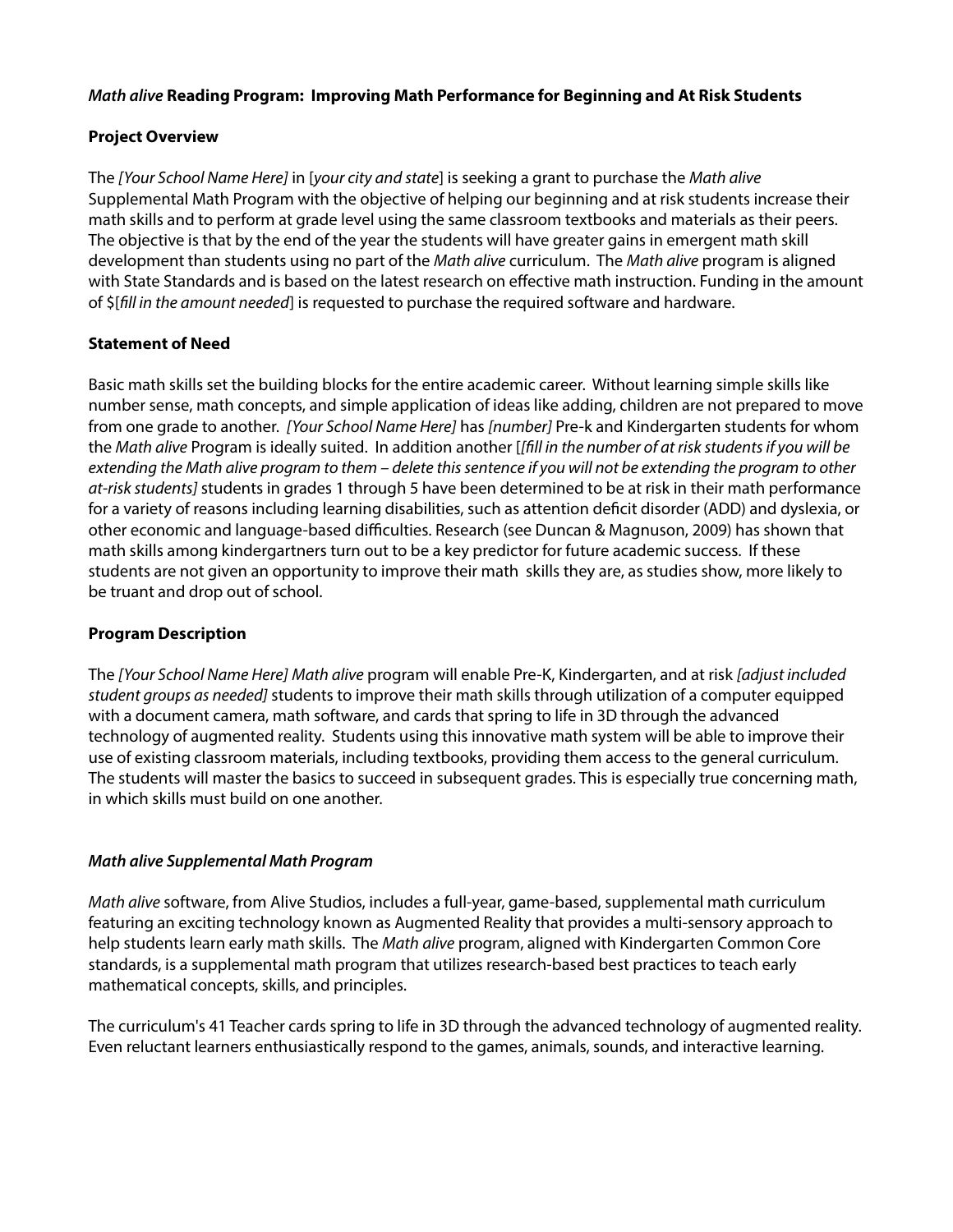*Math alive* builds students' number sense, computational skills, understanding of data and probability, pattern and shape recognition, measurement skills, and introduces them to concepts of money and time.

*Math alive* offers the opportunity for providing carefully tailored individual or small group instruction together with additional practice, explanation, and feedback that might be appropriate for many students who are lagging behind their peers in learning critical foundational skills in math.

*Math alive* includes a digital teacher's lesson plan manual that includes daily lesson plans as well as student activities to cover a full school year of math instruction. Over 260 activity sheets reinforce the skills students learn, and assessments are provided for teachers to measure students' progress. The lesson plans are mapped directly to State Standards for Math at the kindergarten level. A curriculum map is provided identifying the particular standards that are covered in each daily lesson.

# **Goals & Objectives**

The goal of the *[Your School Name Here] Math alive* implementation is to enable Pre-K, kindergarten students and students with math deficiencies or disabilities *[adjust included student groups as needed]* to improve their foundational math skills to the point where they can succeed in school and develop the math skills that will prepare them for high school and post secondary education.

Studies have shown that students with poor math skills, who are performing at a grade level or more behind, are more likely to be disruptive in the classroom, truant from school, and at risk of dropping out of high school.

**The main objectives include:** [*Add or delete objectives as may be appropriate for your circumstances*] 1. Enhance student's natural interest in math and their disposition to use it to make sense of their physical and social worlds.

2. Integrate math with other activities and other activities with math.

3. Providing a measurable increase in math comprehension and attention span. The objective is that struggling students will significantly increase their math comprehension and skills by one to two grade levels by the end of the school year.

4. Enabling students struggling with math to access the general curriculum through strengthened foundational math skills.

5. Providing all students with a multi-sensory math program using a variety of approaches, strategies, and materials to help them increase their math skills.

6. Helping learning disabled students stay in their regular classroom with their peers, so they can continue learning in a least restrictive environment.

# **Timeline**

[Add or delete steps as may be appropriate for your circumstances]

| <b>Activities</b>     | 'Date |
|-----------------------|-------|
| Submit Grant Proposal |       |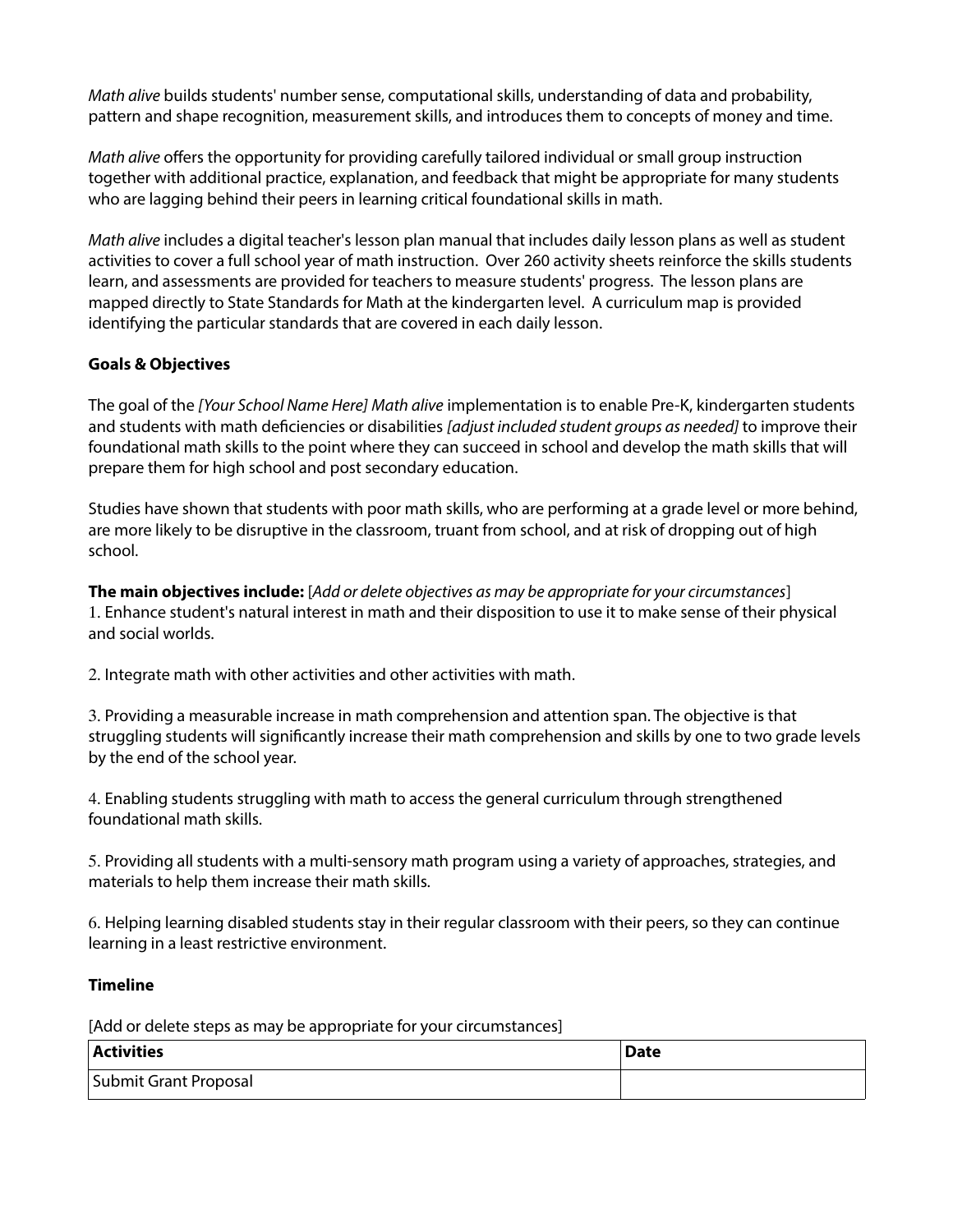| <b>Expected Grant Notification</b>                       |  |
|----------------------------------------------------------|--|
| Purchase and Deploy Math alive Kits                      |  |
| Teacher Orientation (or training, if included in budget) |  |
| <b>Student Introduction</b>                              |  |
| Test Initial Math Comprehension                          |  |
| Begin 12 Week Phase                                      |  |
| <b>Test Math Improvement</b>                             |  |
| <b>Prepare Results Report</b>                            |  |

# **Budget**

*[Include in the budget all expenses for your project, including necessary training costs. Mention any co-funding that you are using from other sources. You may want to include a brief narrative of expenses along with a table of individual cost components. ]*

The budget includes funds for the *Math alive* system containing the software, cards, a dedicated document camera, and curriculum along with *[include "*with a dedicated computer*" and "*along with a teacher cart*" if these accessories will be included in your proposal]*.

| <b>Price</b> | <b>Quantity</b> | Total |
|--------------|-----------------|-------|
|              |                 |       |
| <b>Total</b> |                 |       |

*[Fill in the appropriate Math alive product descriptions, quantities and prices in this table]*

# **Total \$[Fill in the total amount requested]**

# **Evaluation**

Standardized Math tests will be conducted at the start of the *Math alive* project and again at the end of the school year to determine increases in math skills.

# *Staff and Organizational Information*

*[Include the staff qualifications, certifications, and skills. Describe the organization and include information indicating the organization's capacity to implement and sustain the program.]*

#### *Appendix*

*[[Include any relevant items in the Appendix including letters of support, the attached research report, and product literature.]]*